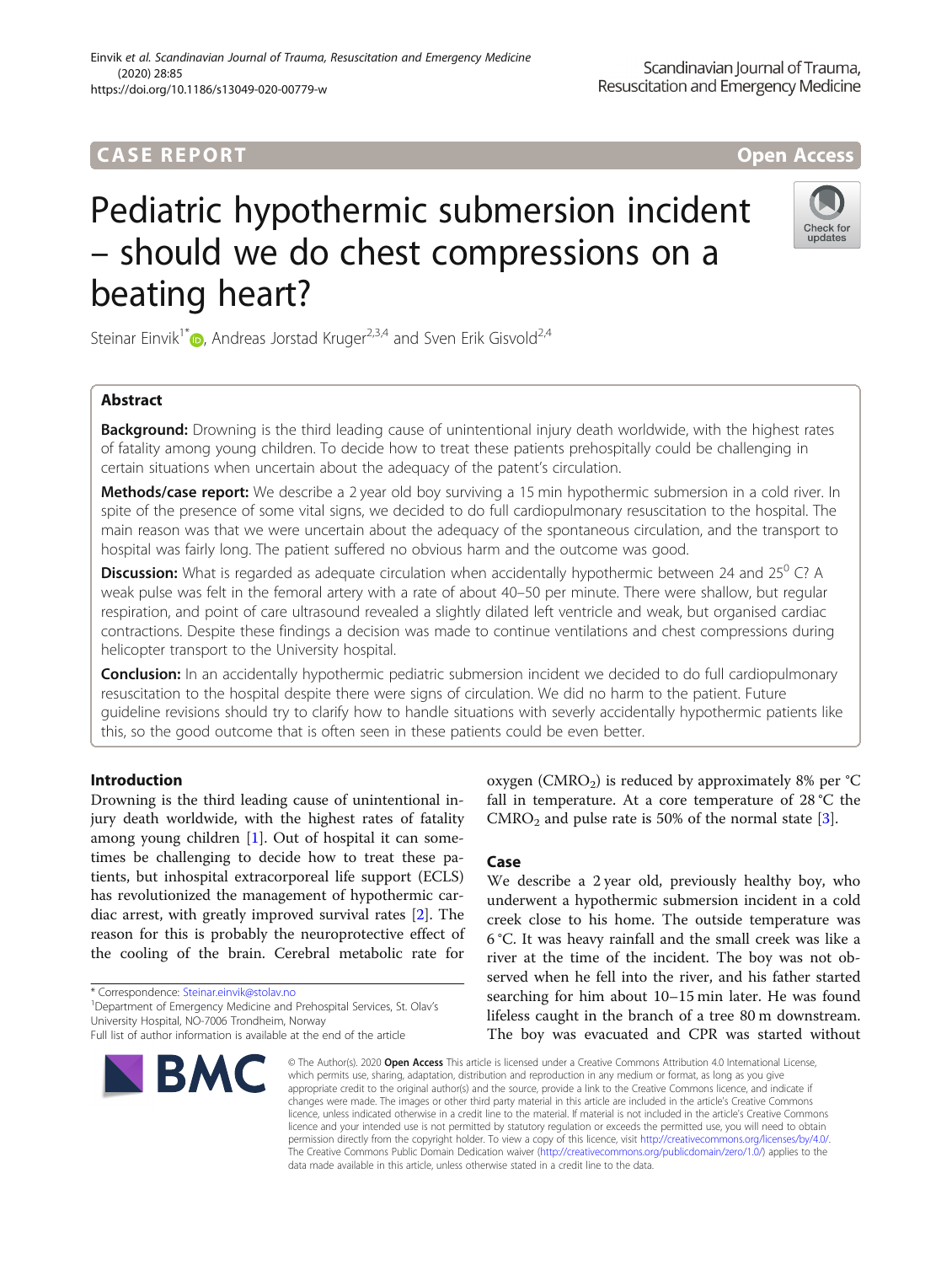delay. Shortly thereafter the resuscitation was assisted by a neighbour who was a professional EMS worker.

When the first ambulance arrived on-scene 15 min later, no breathing nor pulses was detected and CPR was continued. Two air ambulance units were alarmed and dispatched. Meanwhile, assisted breathing was performed by bag, valve and mask ventilation with supplemental oxygen. An intraosseus needle was inserted and epinephrine 150 micrograms every 3 mins was administered. The estimated bodyweight was 16 kg.

The first air ambulance arrived on-scene 20 mins after the start of CPR. The crew detected still no breathing and no pulse and decided to intubate the patient with a cuffed 4.0 ETT without prior medications. The  $EtCO<sub>2</sub>$ value was between 13 and 16 mmHg on-scene.

Ten to fifteen minutes later (30–35 min after start of CPR) shallow but regular respirations was observed.  $EtCO<sub>2</sub>$  was still around 13–16 mmHg. A weak pulse was felt in the femoral artery with a rate of about 40–50 per minute. Then narrow-formed ECG complexes were observed on the monitor. The temperature was measured at 24.5 °C in the upper part of esophagus. Point of care ultrasound revealed a slightly dilated left ventricle and weak, but organised cardiac contractions. It was decided to stop epinephrine boluses, and despite the thready pulse that was felt in the groin it was decided to continue chest compressions in the helicopter during the 28 mins flight to St. Olav's University Hospital in Trondheim. There were no active rewarming during transport to the hospital except the slightly raised temperature held in the cabin. The patient core body temperature was the same at arrival in the hospital as on the incident site.

The patient was transferred directly to the thoracic operation theatre and extracorporeal rewarming was prepared but never used At this time the weak femoral pulse was still palpable and chest compressions were discontinued. An arterial cannula was inserted and the blood pressure (BP) was measured at 110/70. Blood gas revealed a pH of 6.86 and S-potassium was 2.1 mmol/l. The S-Lactate was slightly above normal. At this time the body temperature measured in the upper oesophagus was 24.6<sup>0</sup> C. The patient was rewarmed using  $3M^{\omega}$  Bair Hugger. Four hours after arrival in the hospital, the core body temperature was 34.5 °C and active external rewarming was withdrawn.

The patient developed pulmonary oedema during the first hours after arrival. Nitrogenmonoksid (NO) treatment was started, and the condition improved thereafter. 15 h after arrival at the hospital the patient had normal oxygenation and a FiO<sub>2</sub> at 30% with normal respirator settings.

Two days later he was weaned from the respirator, and made a full recovery with no signs of neurological injury.

#### **Discussion**

According to the current guidelines the recommended treatment for hypothermic cardiac arrest includes CPR and transport to a hospital with extracorporeal membrane oxygenation (ECMO) capacity. A good outcome has been reported after 190 mins of CPR during transport to a hospital with extracorporeal rewarming [\[4](#page-3-0)]. However, if there is organised cardiac activity, one should start warming the patient externally with heated blankets and warm fluids given intravenously. The treatment protocols have highlighted the importance of treating these patients with extreme caution in order not to trigger a more malignant rhythm like ventricular fibrillation (VF) or ventricular tachycardia (VT) [[4\]](#page-3-0).

In this case we faced several challenges. The first was whether we should continue CPR in-flight to the hospital, despite the signs of circulation that we had found on-site. We felt a weak pulse in the groin, and there were regular, though shallow respirations. To help us decide whether the circulation was adequate, we did point of care ultrasound (POCUS) of the heart. We could see organised myocardial contractions, though the left ventricle was dilated, and not acting normal.

The second challenge was whether all these clinical findings were helpful in deciding whether the circulation in this situation should be considered adequate? In fact, the two EMS physicians on site were not certain that the cardiac contractions seen on POCUS were adequate for the child in this situation.

The third challenge was if we decided to continue chest compressions to the hospital, as we did, what was the risk for inducing VF from the patients current narrow-complex perfusing rhythm? Expert opinions [\[5](#page-3-0)] argue that agitation of a patient with a temperature of less than 28 °C carries a significant risk of inducing VF. On the contrary the ERC guidelines 2015 recommend to start CPR immediately if there is any doubt. We were clearly in doubt so we decided to continue CPR to the hospital [[6\]](#page-3-0). The guidelines do not include decision making in situations like we encountered, which can be de-scribed as the "peri-arrest" state [\[5](#page-3-0)]. Despite all this, the 2015 ERC guidelines told us that when in doubt, you are not in doubt, you should start/continue CPR, and that was what we did.

The decision to continue chest compressions en-route to the hospital was based on the fact that the patient had a low core body temperature, he was not conscious, had shallow respirations and weak myocardial contractions seen on ultrasound.

The question arises whether it is correct to continue CPR during transport in a patient with a palpable pulse and spontaneous respiration. With a temperature below 25 °C the CMRO<sub>2</sub> is reduced with more than 60%. A weak pulse and shallow respiration is perhaps adequate,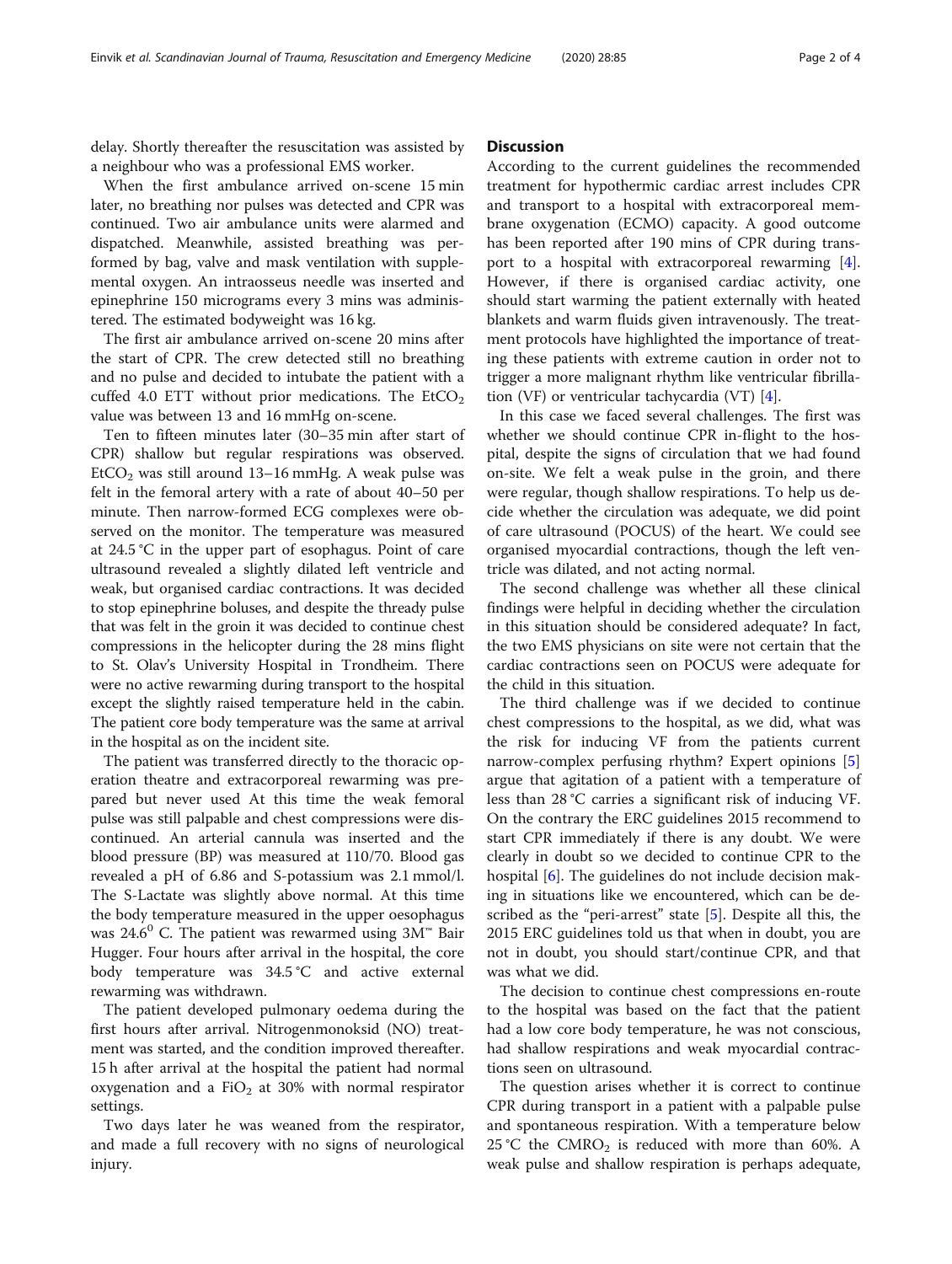and a "normal" adjustment to the reduced needs of the body in this situation. We had to make a quick decision on-scene and decided to do CPR assuming that oxygen transport was inadequate and needed to be supported by chest compressions and ventilations.

In this case, the patient outcome was good, so at least we did not harm the patient. There were still spontaneous circulation and respiration on arrival at hospital. Our chest compressions and intubation could easily have triggered a change of rhythm to VF or VT. If this had been the case on arrival, the patient had probably been treated with ECMO, a procedure which carries a certain risk. In the Swiss grading system (I-IV) of accidental hypothermia [\[7](#page-3-0)] our patient represents stage III(< 28 °C, unconscious, but with vitals present). Due to this staging system the prehospital treatment includes considering transfer to the nearest ECMO centre, and initiate ECMO treatment if signs of cardiac instability. There are published guidelines for indications for ECMO in accidental hypothermia [[5](#page-3-0)]. These include:

- 1. Prehospital cardiac instability
- 2. Systolic blood pressure under 90 mmHg
- 3. Ventricular arrhythmias
- 4. Core temperature < 28 °C

Our patient had 1 and 4 above, but we could not get any measurement of the BP on-site. At arrival in the hospital the BP was measured at 110/70, as mentioned earlier. The patient was never observed with any ventricular arrhythmias.

The hospital we transported the patient to was not used to treat pediatric patients on ECMO, but are able to provide the treatment in emergencies.

Evaluation of the circulation in deeply hypothermic children is not well described in the litterature. However, in a review by Brown et al. it is stated that detecting a pulse in a hypothermic patient may be very difficult, so signs of life and pulse should be carefully checked for 60 s [\[4](#page-3-0)]. If no signs of life are detected, CPR should be started [[4\]](#page-3-0). Moreover, they state that in patients with a temperature between  $24^{\circ}$  C and  $28^{\circ}$  C and vital signs present, CPR is not necessary. This is contradictory to the expert opinion mentioned earlier [\[5\]](#page-3-0).

So the question remains; did we do anything wrong and subject the patient to unnecessary risk when treating him like he was in cardiac arrest? The question is difficult to answer. In this case the outcome was beneficial, 4 days after the incident the boy was observed walking around with no detectable neurological sequelae. The favourable outcome might be due to a short submersion time and a prompt CPR performed by witness, whom one of them was by chance a professional.. It is of course possible that the result would have been the same if CPR had not been performed. A Dutch review of pediatric hypothermic cardiac arrest in children found that good neurological outcome is more likely when return of spontaneous circulation occurs within 30 min [[8\]](#page-3-0). In their material none of the 12 children receiving prolonged resuscitation(> 30 mins) after cardiac arrest due to drowning in winter had a good outcome. As such, prognostication as well as clinical decision-making might be dependent on exact timelines. The exact time our patient regained spontaneous circulation is not known.

#### Conclusion

In this case report we describe a 2 year old boy surviving a 15 min hypothermic submersion in a river. In spite of the presence of some vital signs, we decided to do full CPR. The main reason was that we were uncertain about the adequacy of the spontaneous circulation, and the transport to hospital was fairly long. The patient suffered no obvious harm and the outcome was good. Future guideline revisions should try to clarify how to handle situations like this, so the good outcome that is often seen in these patients could be even better.

#### Abbreviations

CPR: Cardiopulmonary resuscitation; ECMO: Extracorporeal membrane oxygenation; CMRO<sub>2</sub>: Cerebral metabolic rate of oxygene; EtCO<sub>2</sub>: End tidal carbondioxide; VF: Ventricular fibrillation; VT: Ventricular tachycardia

#### Acknowledgements

None.

#### Authors' contributions

Corresponding author: Steinar Einvik was one of the two prehospital physicians on the incident and is the primary author of this manuscript. SE finished the manuscript for publication. Co-authors: Andreas Jorstad Kruger has revised and made major contributions to the manuscript. AJK has accepted the final draft for publication. Sven Erik Gisvold has given significant contributions to the manuscript, revised the final draft and accepted the manuscript for publication. The author(s) read and approved the final manuscript.

#### Authors' informations

SE is an anestethist and prehospital physician working in Helicopter Emergency Services at St. Olav's University Hospital In Trondheim. He has a special interest for cardiopulmonary resuscitation and prehospital ultrasound. AJK is an anesthetist and prehospital physician working Helicopter Emergency Services at. St. Olav's University Hospital in Trondheim, and as an Associate Professor at Norwegian University of Science and Technology and as a researcher at Norwegian Air Ambulance Foundation. He holds a Ph. D from the theme Physician based Air Ambulance Services from 2012. SEG is an anesthetist and Professor Emeritus in Anaesthesiology from St. Olav's University Hospital and Norwegian University of Science and Technology. He has previously been an Editor-in-Chief of the Acta Anaesthesiologica Scandinavica.

#### Funding

Not applicable.

#### Availability of data and materials Not applicable.

#### Ethics approval and consent to participate

Do to legislation in Norway the Ethics Comittees do not process single case reports. What is needed is a consent for publication from the patient or the